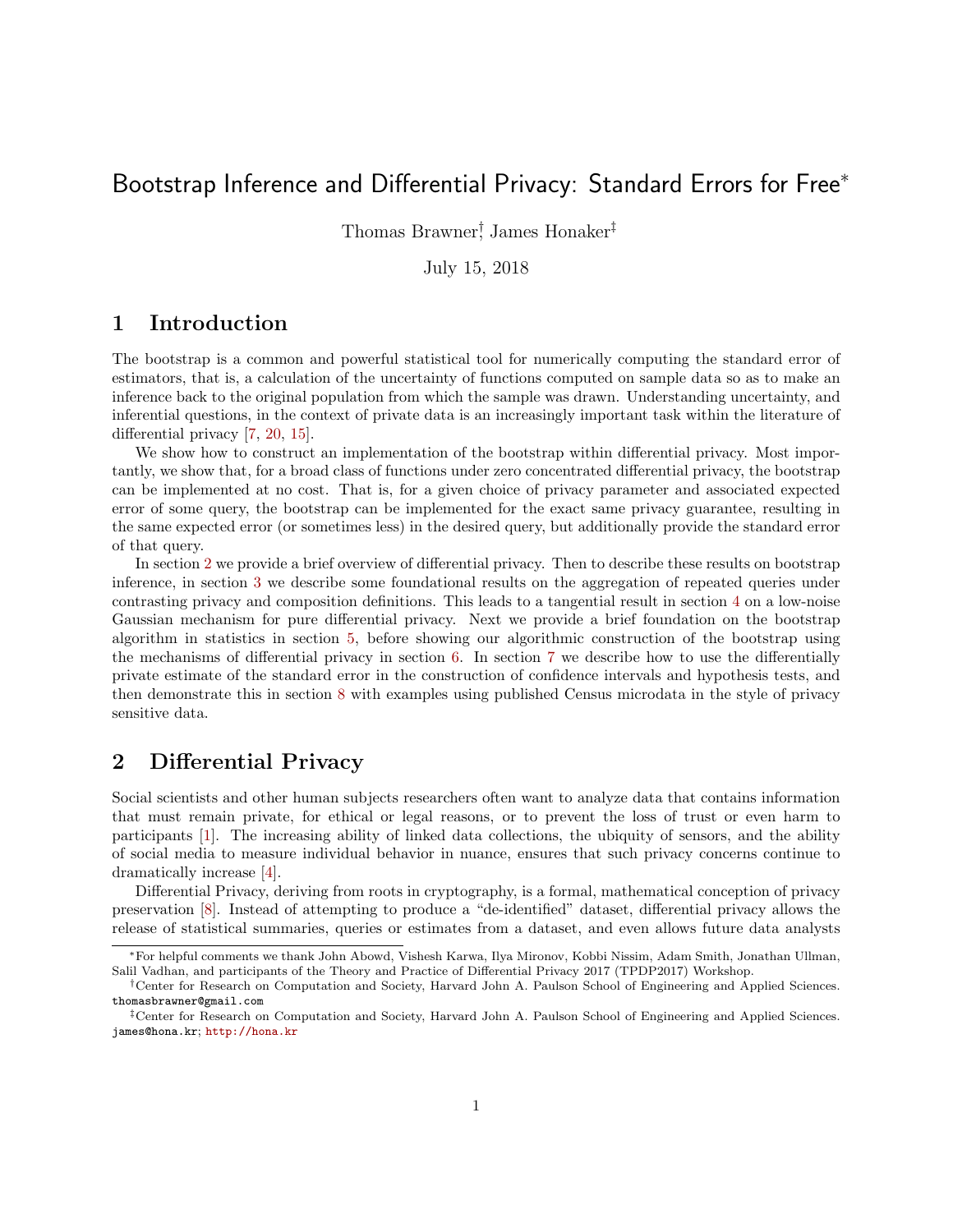to make their own statistical queries of the data. It guarantees that any released statistical result does not reveal information about any one single individual.

Informally, to satisfy the definition of differential privacy, the distribution of answers one would get with an algorithm from a dataset that does not include myself must be so close as to be indistinguishable from the distribution of answers where I have added my own information. Thus I have no reason not to add my own personal data to a dataset, as no released answers can leak my information. A differentially private algorithm injects a precisely calculated quantity of noise to any statistical query to mask the possible contribution of any one individual to the result. It then becomes mathematically provable that no possible combination of queries or model results can tease out information that is specific to any individual data subject. This is a nontrivial guarantee – if insufficient noise is introduced (without applying the theory of differential privacy), then there are known attacks that combine many "aggregate" statistics to infer sensitive attributes of specific individuals [\[17,](#page-16-2) [10,](#page-15-4) [6\]](#page-15-5).

Using differential privacy enables one to provide wide access to statistical information from a privacy sensitive dataset without worries of individual-level information being leaked inadvertently or due to an adversarial attack. There is now both a rich theoretical literature on differential privacy and numerous efforts to bring differential privacy closer to practice. Large technology companies such as Google [\[12\]](#page-16-3), Apple [\[16\]](#page-16-4) and Uber [\[19\]](#page-16-5) have started using differential privacy to protect the data of their customers. Most Census products from the 2020 Decennial Census will be differentially private releases [\[5\]](#page-15-6). The PSI  $(\Psi)$ : Private data Sharing Interface [\[14\]](#page-16-6) allows differentially private access to research data in repositories such as Dataverse [\[21,](#page-16-7) [3\]](#page-15-7).

However, the large literature of DP statistics primarily provide point estimates, and few current DP algorithms exist to provide standard errors or confidence intervals. Those that do exist [\[7,](#page-15-0) [15,](#page-16-1) [20\]](#page-16-0) provide very noisy estimates of uncertainty, and also draw from the "privacy budget" of the privacy loss parameter, thus making the release of the original quantity of interest itself noisier.

As a overview of key concepts that will be used in this paper, we show a simple but effective class of re-identification attacks, then provide the definition of a differentially private algorithm, an example of such an algorithm, and highlight some key properties that DP algorithms obtain. For a more detailed overview, Dwork and Roth [\[9\]](#page-15-8) provide a technical review of the literature, and Nissim *et al.* [\[22\]](#page-16-8) a non-technical introduction.

#### 2.1 Re-identification Attacks

The mean, given by  $\bar{x} = \sum_{i=1}^{N} \frac{x_i}{N}$ , like many statistical queries, aggregates individual information into a larger quantity that appears to lose the individual into the population level information. Often, simple statistical disclosure limitation heuristics attempt to safeguard privacy by not releasing means that contain fewer than some threshold number  $k$  of individuals, with the idea that if  $k$  is large enough, the individual level information is lost in the sum. However, each individual contributes exactly  $x_i/N$  to the mean function. Consider a setting where x are student test scores, and  $\bar{x}$  is released periodically for classes. If I happen to know that Alice moved into a class at a particular time (and no one else changed), and see the release  $\bar{x}_t$ just before she joined and  $\bar{x}_{t+1}$  just after, then Alice's data is the sole reason that the mean score changed, and I can back out Alice's private test score exactly.<sup>[1](#page-1-0)</sup> This style of attack, where the difference between two seemingly benign aggregate statistics can leak individual information is . We could for example release regression coefficients on large subsets of the data, but if they are carefully subsetted by geography, time, or other predicates to add or remove one individual then the difference between regressions exactly reveals that individual's information. In general, an increasing host of sophisticated re-identification attacks exist that use auxiliary information or combinations of innocuous aggregate queries to precisely re-identify individual's information from datasets.

<span id="page-1-0"></span><sup>&</sup>lt;sup>1</sup>In this case,  $x_{\text{Alice}} = N_{t+1}\bar{x}_{t+1} - N_t\bar{x}_t$ .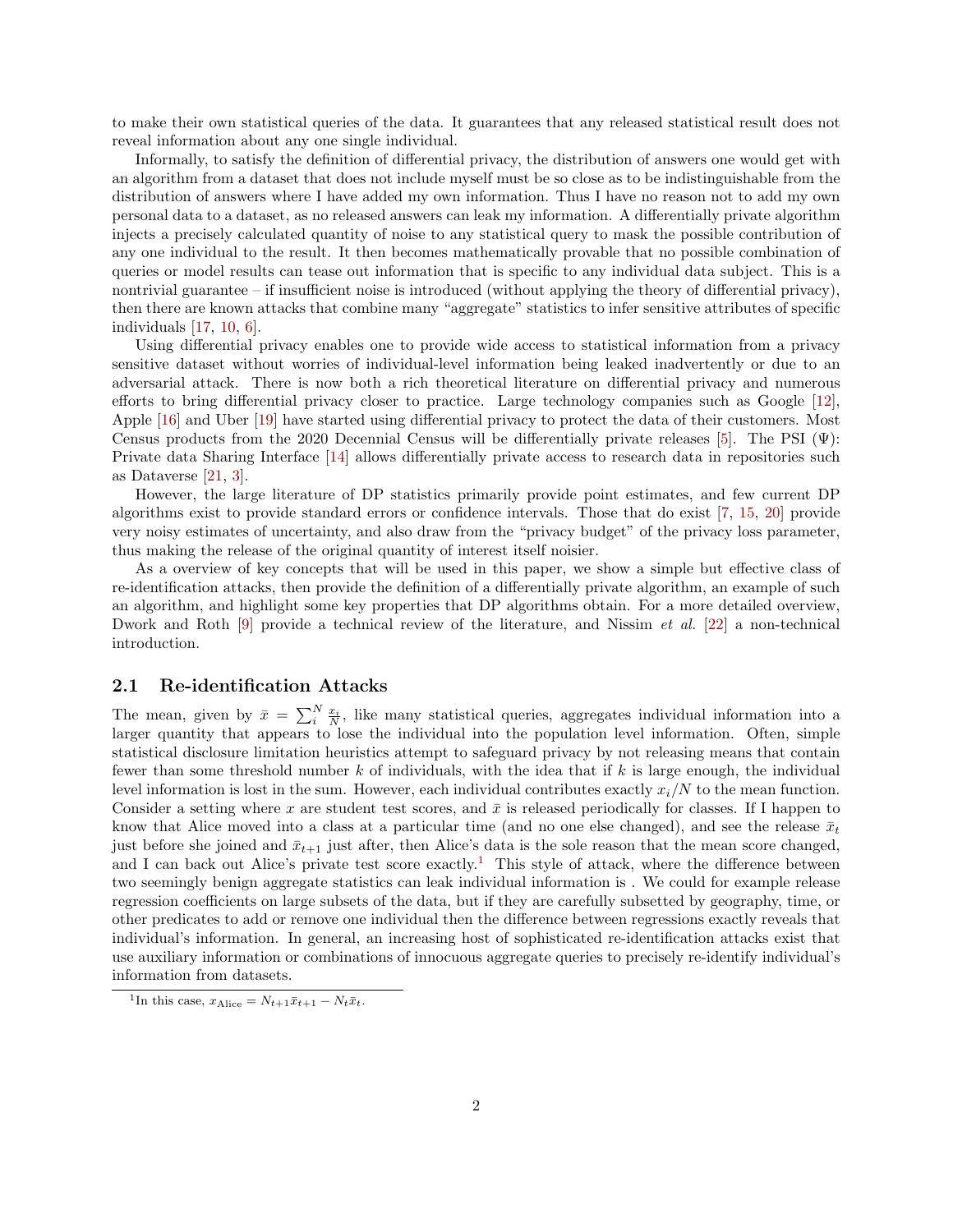#### 2.2 Indistinguishability and Differential Privacy

Differential privacy states that the distribution of answers released by an algorithm should appear almost the same regardless of the inclusion of any one possible observation. Formally, for any two *neighboring datasets*, X and  $X'$  that differ only in one observation, then a function M is differently private if:

<span id="page-2-0"></span>
$$
Pr[T(M(X)) = 1] \le e^{\epsilon} Pr[T(M(X')) = 1] + \delta, \qquad \forall T, X, X'. \tag{1}
$$

where  $T(.)$  is any decision rule based on the function output. This says that the distribution of the outputs of a function, and their inferences or consequences are close, regardless of any one observation in the dataset. Thus any observing the output of a differentially private release can not distinguish whether one observation was in the dataset, or it's values. Thus any individual should feel safe to be included in the data, since their information will not effect any answers.

The particular definition of closeness or indistinguishability in equation [1](#page-2-0) uses two privacy loss parameters, and δ, which formalize what it means for two distributions to be close. Specifically, the ratio of the distribution of outcomes must be within a factor of  $e^{\epsilon}$  where  $\epsilon$  is typically  $0.5 > \epsilon > 0.01$ , and  $\delta$  is some additional very small factor commonly  $\delta < 1e^{-6}$  or less than  $1/N$ . When  $\delta = 0$  then we refer to this as pure differential privacy and for  $\delta > 0$  this is approximate differential privacy. Other definitions of the closeness of the distributions use the Kullback-Leibler divergence or the Rényi divergence of the distributions, which give alternate definitions named concentrated and zero-concentrated differential privacy respectively, and which we will see permit slightly different algorithms and composition theorems, and label their parameter  $\rho$ .

Key here is that the relevant parameter, be it  $\epsilon$ , or  $(\epsilon, \delta)$  or  $\rho$ , measures the total worst-case informational leakage or privacy loss from the dataset. If there is a limit to the allowable privacy loss, this is referred to as the privacy budget.

#### 2.2.1 Post Processing and Composition

Differential Privacy is a definition that an algorithmic mechanism can either be proven to satisfy or not satisfy. Statistical releases from algorithms that satisfy DP have two important key properties. First, they are immune to *post processing*, which means a release from a differentially private algorithm can undergo any transformation and it is still remains differentially private (with the same  $\epsilon$  value). Second they *compose*, which means that if a larger algorithm is constructed from pieces which are each themselves differentially private, then the total algorithm is differentially private, and the grand privacy loss  $\epsilon$  of the larger algorithm can be obtained as a function of the constitutent  $\epsilon_1, \ldots, \epsilon_k$  privacy loss parameters of the underlying peices. In the simplest form, this just additive, in that  $\epsilon = \sum_i \epsilon_i$ , but more advanced composition rules can lead to lower total privacy loss, and thus more queries, or less noisy queries, for the same privacy budget.

#### 2.2.2 Sensitivity and the Laplace Mechanism

The Laplace is a convenient distribution to use for this noise, given the construction of the definition of differential privacy. The Laplace has distribution function:

$$
f_{Laplace}(x|b,\mu) = \frac{1}{2b} \exp\left(-\frac{|x-\mu|}{b}\right)
$$
 (2)

with mean  $\mu$ , and variance  $2b^2$ . The Laplace is a mirrored, and thus symmetric version of the exponential distribution. The exponential is common to survival and event history models, which use its *memoryless* distribution<sup>[2](#page-2-1)</sup>, which we are also about to exploit. To make a continuous variable differentially private, we add a draw from a mean zero Laplace, with parameter b as:

$$
b = \frac{\Delta}{\epsilon} \tag{3}
$$

<span id="page-2-1"></span><sup>2</sup>The hazard function of an exponential waiting time, as the ratio of two exponentials, is a constant.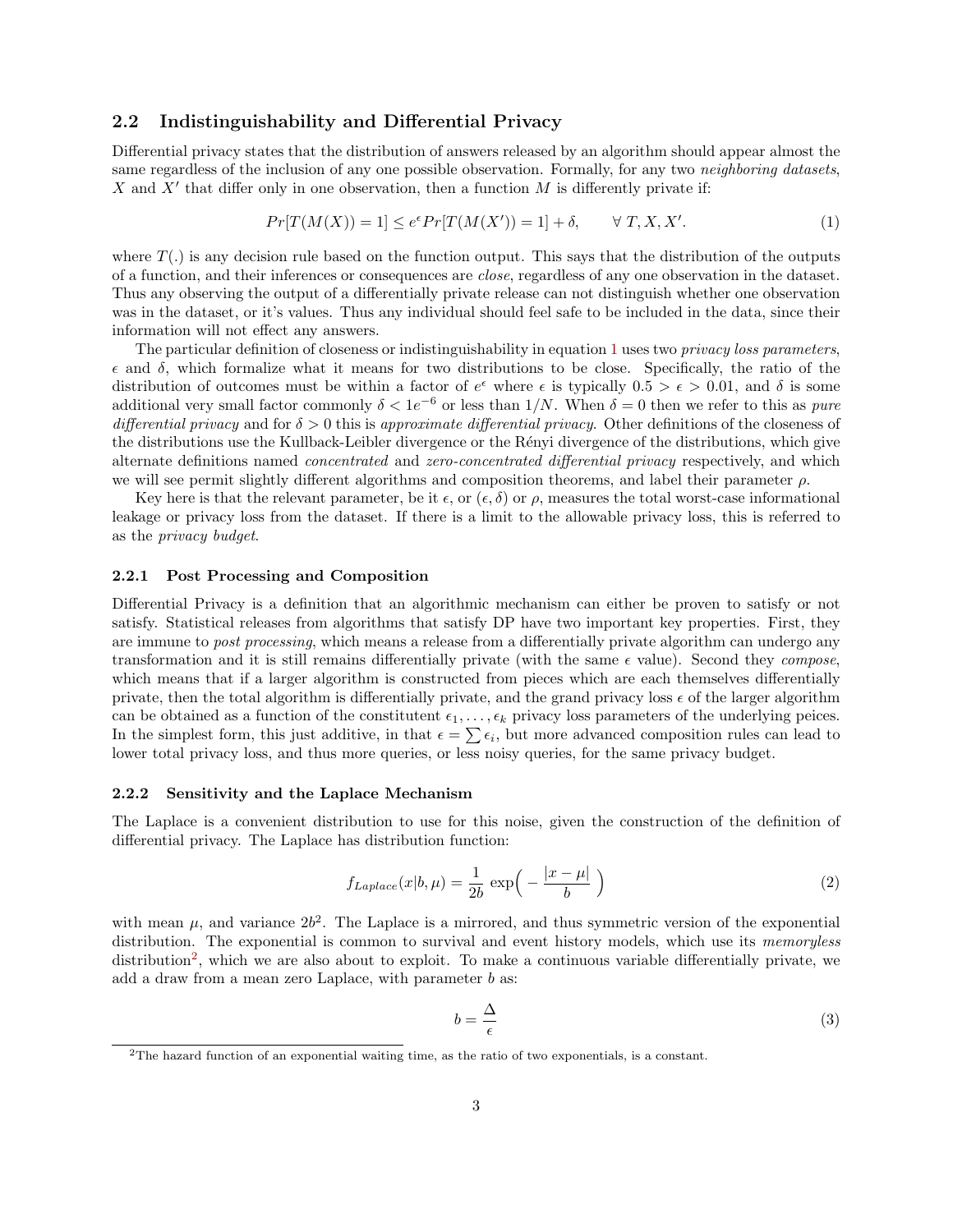Where  $\epsilon$  is our privacy loss parameter as previously described and  $\Delta$  is a quantity known as the *sensitivity* which calculates the worst case change in a function that could occur from changing one observation in the data. In the example of a mean of a variable that has range R, this is  $\Delta = R/N$ , the change in the mean that would occur from moving an observation from the minimum value to the maximum value. Sensitivity is key to many differentially private algorithms, as it is the largest effect one persons information could have on a statistical release, and thus noise needs to be calibrated to drown out this magnitude of effect.

From this, our differentially private mean,  $M(X)$ , which combines the "true" sample mean with Laplace noise, becomes:

$$
M(X) = \bar{X} + Y; \qquad Y \sim f_{Laplace}(b = \Delta/\epsilon, \mu = 0)
$$
\n<sup>(4)</sup>

To check this mechanism meets the definition of differential privacy, consider some probability of any outcome, z. The ratio of this probability between two adjacent datasets, is given by:

$$
\frac{pr[M(X) = z]}{pr[M(X') = z]} = \frac{e^{\frac{-\epsilon|\bar{X} - z|}{\Delta}}}{e^{\frac{-\epsilon|\bar{X}' - z|}{\Delta}}} = e^{\frac{\epsilon|\bar{X}' - z| - \epsilon|\bar{X} - z|}{\Delta}} = e^{\frac{\epsilon|\bar{X}' - \bar{X}|}{\Delta}} \le e^{\epsilon}
$$
\n(5)

the last step following since we know  $\Delta \geq |\bar{X}^{\prime} - \bar{X}|$  by the definition of the sensitivity. It thus follows that  $Pr[M(X) = z] \leq e^{\epsilon} Pr[M(X') = z]$ , thus meeting the definition of  $\epsilon$ -differential privacy (in this case, with parameter  $\delta = 0$ . For other continuously valued summary statistics, the same Laplace mechanism works for preserving privacy, however, the analytic form for the sensitivity,  $\Delta$ , will change by statistic.



Figure 1: Two Laplace distributions, for two adjacent datasets X and X'. The definition of  $\epsilon$ -differential privacy requires the ratio of  $M(X)/M(X')$  is not greater than  $e^{\epsilon}$  for all points along the x-axis. Thus for any realized output  $z$  – for example here,  $z = 1.3$  – we can not determine that X or X' were more likely to have produced z.

## <span id="page-3-0"></span>3 Aggregation of Repeated DP Statistical Releases

Consider an analyst receives two differentially private estimates,  $m_1$  and  $m_2$ , of the mean of the same variable from the same dataset. Each has been released using the Laplace mechanism, using privacy parameters  $\epsilon_1$ and  $\epsilon_2$  respectively.

Rather than relying on either answer, they want to post-process the releases to construct a better answer. It is intuitive to average them, since they are both estimates of the same quantity, however, if one  $\epsilon$  is greater than the other, then the released statistic has less noise and less expected error, and thus should be given greater weight. The efficient answer, in the statistical meaning of unbiased and minimum variance, for a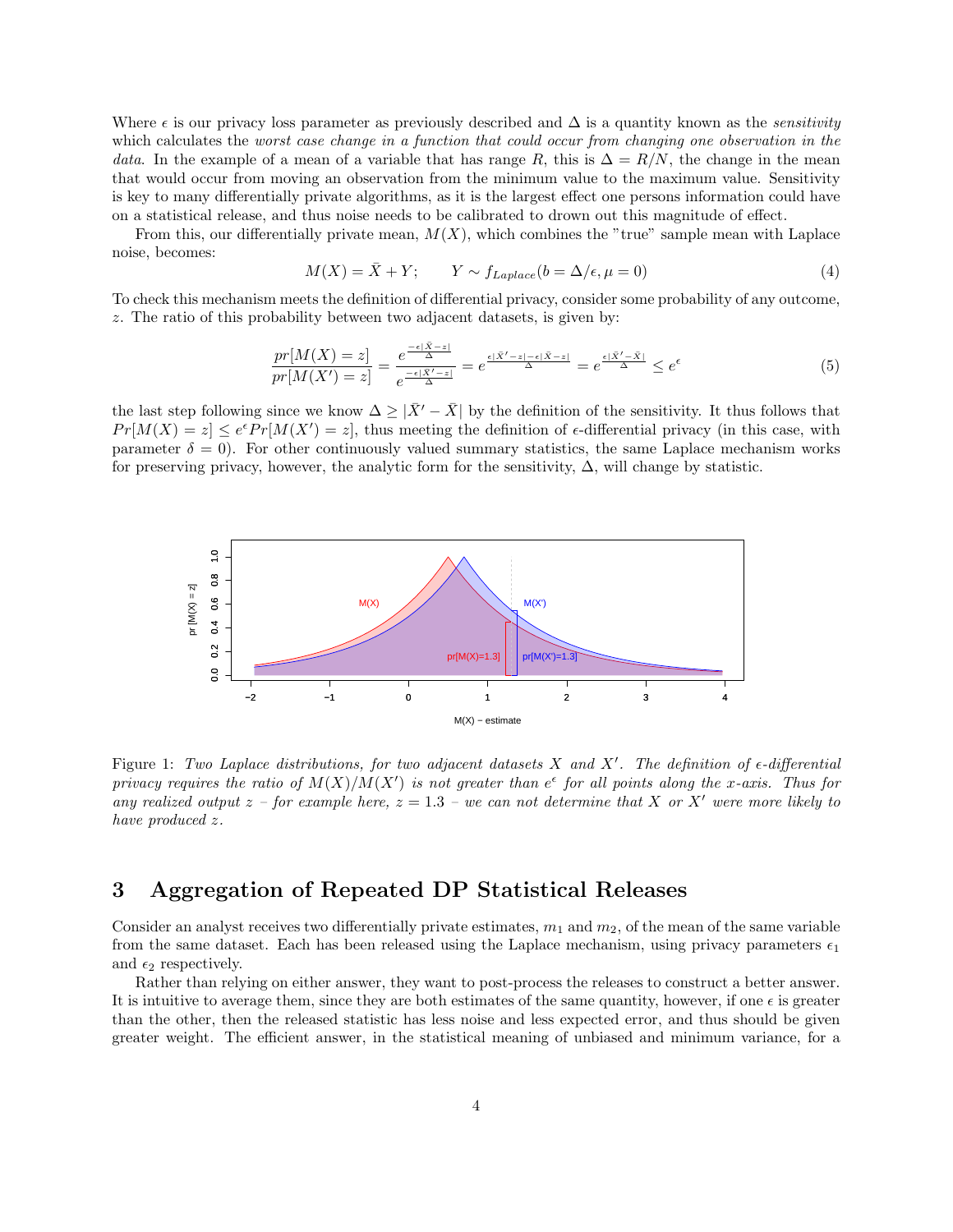sequence of means  $m_1, \dots, m_k$ , is given by:

$$
m^* = \sum_{i=1}^k w_i m_i; \qquad w_i = \frac{\epsilon_i^{-2}}{\sum_{j=1}^k \epsilon_j^{-2}}
$$
(6)

where we are summing together a weighted mean, and the weights are inversely proportional to the variances, which here are simply a function of  $\epsilon$ . Moreover, while each release has variance from the Laplace of  $2(\Delta/\epsilon_i)^2$ (where  $\Delta$  is the sensitivity of the particular mean), this new mean estimate has variance:

<span id="page-4-0"></span>
$$
\sigma^{2}(m^{*}) = \sum_{j=1}^{k} w_{j}^{2} \sigma^{2}(m_{i}) = 2\Delta \sum_{j=1}^{k} \frac{w_{j}^{2}}{\epsilon_{i}^{2}}
$$
\n(7)

Weighting by inverse of the variance is well known in measurement theory and particularly in approaches to the problem of measurement error. A proof in the context of differential privacy is given by [\[18\]](#page-16-9).

#### 3.1 Equipartition

Consider then an analyst wants to get an estimate of the mean of a variable while staying within a global privacy parameter of some definition of privacy loss; we will consider both the  $\epsilon$  of pure differential privacy (DP) and  $\rho$  of zero concentrated differential privacy (zCDP) [\[2\]](#page-15-9).

The simplest approach is to ask one query exhausting the entire privacy parameter, for example:

Method 1: 
$$
m_{DP} = \frac{1}{N} \sum_{i=1}^{N} x_i + \mathcal{L}(0, \Delta/\epsilon); \qquad \sigma^2(m_{DP}) = 2(\Delta/\epsilon)^2
$$
 (8)

$$
m_{zCDP} = \frac{1}{N} \sum_{i=1}^{N} x_i + \mathcal{N}(0, \Delta^2/2\rho); \qquad \sigma^2(m_{zCDP}) = \Delta^2/2\rho
$$
 (9)

Where  $\mathcal L$  and  $\mathcal N$  represent Laplace and Normal distributions respectively.

A second approach is to partition  $\epsilon$  or  $\rho$  to make k queries of the mean of some variable resulting in releases  $m_1, \dots, m_k$ . Under simple composition, for the *i*-th query we assign  $\epsilon_i \leq \epsilon/k$ . In the limit for large k, under advanced composition we can instead use  $\epsilon_i \leq \epsilon / \sqrt{k \ln(1/\delta)}$ , but have to use  $\delta > 0$ . Under zCDP we can use  $\rho_i \leq \rho/k$ . If the analyst then recombines these answers, we get an estimator for the mean as:

Method 2: 
$$
m^* = \frac{1}{k} \sum_{i=1}^k m_i;
$$
 (10)

where the variance of the estimate is determined by the composition method used:

Basic Composition 
$$
(\epsilon, 0)
$$
-DP: 
$$
\sigma^2(m^*) = 2\Delta^2 \sum_{j=1}^k (1/k)^2 (k/\epsilon)^2
$$

$$
= 2k(\Delta/\epsilon)^2 n = k \sigma^2(m_{DP})
$$
(11)

$$
{}^{2}(m^{*}) = 2\Delta^{2} \sum_{j=1}^{k} (1/k)^{2} (\sqrt{k \ln(1/\delta)}/\epsilon)^{2}
$$

$$
= 2 \ln(1/\delta)(\Delta/\epsilon)^{2} = \ln(1/\delta) \sigma^{2}(m_{\text{max}})
$$
(12)

Advanced Composition  $(\epsilon, \delta)$ -DP:  $\sigma$ 

zero Concentrated DP  $(0, \rho)$ -zCDP:

<span id="page-4-2"></span><span id="page-4-1"></span>
$$
=2\ln(1/\delta)(\Delta/\epsilon)^{2} = \ln(1/\delta) \sigma^{2}(m_{DP})
$$
\n(12)

$$
\sigma^2(m^*) = \frac{\Delta^2}{2} \sum_{j=1}^k (1/k)^2 \frac{k}{\rho} = \Delta^2/2\rho = \sigma^2(m_{zCDP})
$$
 (13)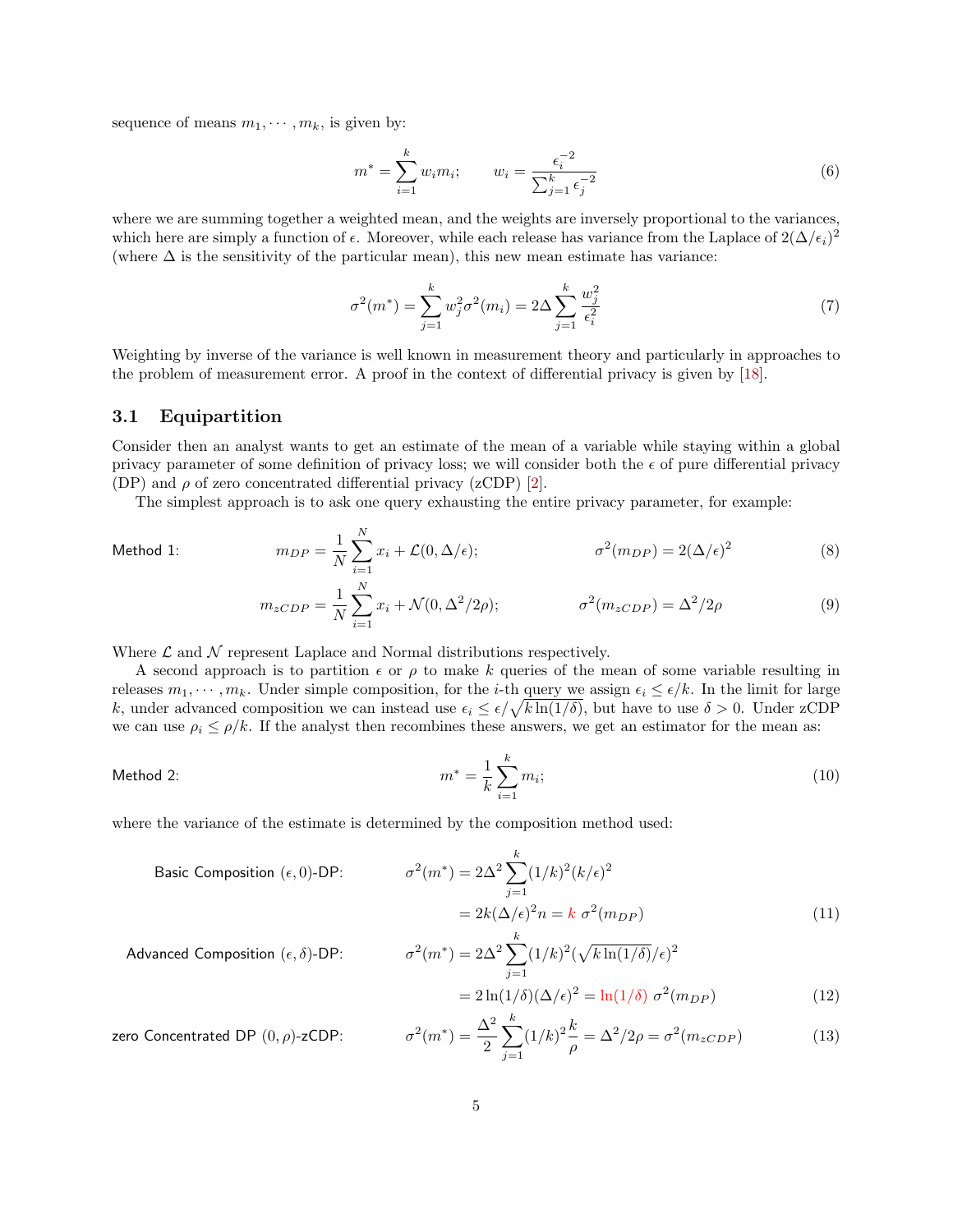We see here the expansion in the variance from partitioning the privacy parameter, and recombining the releases, compared to the conventional one-shot release given in equation [8.](#page-4-0) Under either form of composition under differential privacy, we always get an answer with higher error than if the budget had been assigned to one single query (inflation factors in red). Under zero concentrated differential privacy we get exactly the same variance as the one-shot release.

<span id="page-5-2"></span>Thus under composition with zero concentrated differential privacy, we get exactly the same expected error from releasing  $k$  queries equally partitioning the privacy parameter, as we would if we had simply made one encompassing query. This is a central point that will be utilized in the following work so we formalize it as:

Remark 1 Consider two zero Concentrated Differentially Private estimators of an additive function, m and  $m^*$ , where m is one query using  $\rho$  and  $m^*$  is the average of k such queries each using  $\rho/k$ . Then  $\sigma^2(m) = \sigma^2(m^*).$ 

### <span id="page-5-0"></span>4 A Pure-DP Lower-noise Gaussian Mechanism

In addition to the main remark, which will subsequently draw our attention toward zCDP, there are additional valuable points to explore about the partitioning of a query under pure differential privacy.

First, the distribution of the one-shot release,  $m$ , in equation [8](#page-4-0) is the Laplace, however, the distribution of m<sup>∗</sup> , the averaged value of k Laplace releases tends to a Gaussian, asymptotically as k increases, due to the central limit theorem.

Second, with basic composition the variance goes up by a factor of  $k$ . At first this seems that partition coupled with basic composition is an inefficient means of release, however, recall the standard Gaussian mechanism in differential privacy has variance  $2\ln(1.25/\delta)(\Delta f/\epsilon)^2$  $2\ln(1.25/\delta)(\Delta f/\epsilon)^2$ . Figure 2 shows the value of  $\ln(1.25/\delta)$ is on the order of 10 to 20 for typical values of  $\delta$ . So for  $k < \ln(1.25/\delta)$  the average of k Laplace queries has lower error than the Gaussian mechanism, as well as being pure differentially private, rather than using approximate differential privacy as the conventional Gaussian mechanism requires.

<span id="page-5-1"></span>

Figure 2: Factor size of  $\ln 1.25/\delta$  as a function over typical values of  $\delta$ .

The average of the Laplace approaches Normality quite speedily. Figure [3](#page-6-0) shows two methods of judging the speed of this convergence. We take a hundred draws from the average of k Laplace draws, where  $k$  goes from 1 to 20. From this, we test whether the 100 draws using the average can be distinguished from a Normal distribution. The top figure shows the fraction of the time the Anderson-Darling and the Shapiro-Wilk tests fail to reject the (incorrect) null hypothesis that the data was drawn from a Normal distribution (here using  $p = 0.05$ ). By the time we averaging 10 draws from the Laplace, both tests are failing to reject the hypothesis that the data actually came from a Normal distribution over 90 percent of the time (90.8 and 92.7 respectively). These  $p$  values are approximations, so for a stronger test we use the following numerical experiment. We create two datasets of size 100. One dataset is actually drawn from the Normal, and the other created by averaging  $k$  draws from the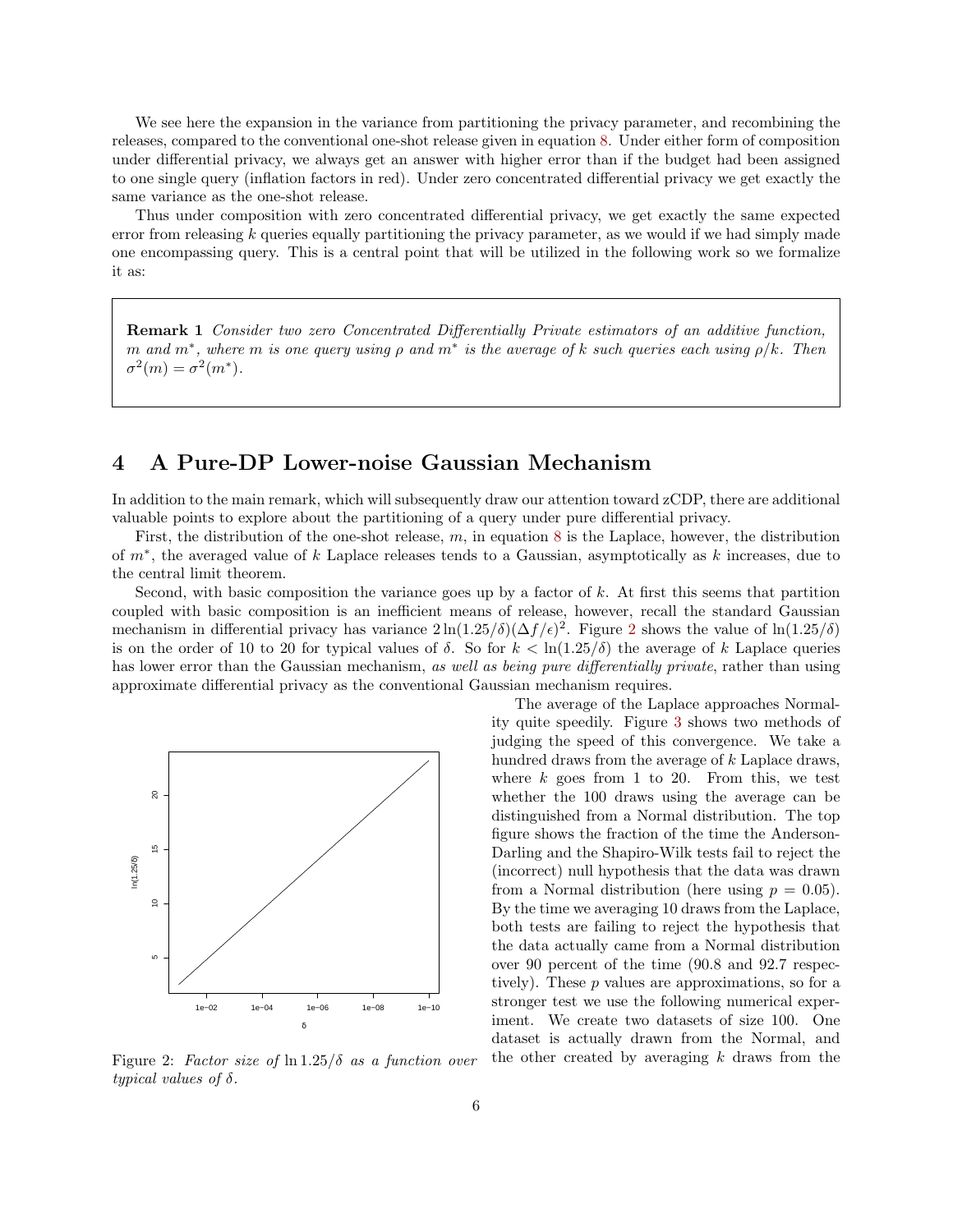Laplace. We then use the test statistic to try to judge which of the two datasets is more likely to be the true data drawn from a Normal. For small  $k$  the

<span id="page-6-0"></span>correct dataset is commonly picked, but by  $k$  of 10, the Normal dataset is being chosen less than 55 percent of the time, and more than 45 percent of the time the data from the average of Laplaces is being judged as more likely to be Normal than the actual Normal data. Thus we conclude the average of 10 Laplace draws is functionally numerically indistinguishable from draws from a Normal.



Figure 3: Tests of deviation from normality for datasets of 100 observations of the average of k Laplace draws. The top graph shows the fraction of time tests fail to reject the null hypothesis that the data came from a Normal distribution, across an increasing range of k. The bottom graph shows the fraction of the time a dataset actually drawn from Gaussians is correctly selected in a choice between a Gaussian and average of k Laplace draws. By both measures, the k-average Laplace is appearing numerically indistinguishable from the Normal for k of 10 or greater.

This provides a very useful mechanism for pure differential privacy that is *numerically indistinguishable* from the Gaussian, but has both lower noise, and the ease of pure differential privacy.

**Remark 2** Consider two estimators of an additive function, m and  $m^*$ , where m is  $(\epsilon, \delta) - DP$  by the Gaussian mechanism, and m<sup>\*</sup> is the average of k independent  $(\epsilon/k, 0) - DP$  releases from the Laplace mechanism. Then  $\sigma^2(m^*) < \sigma^2(m)$   $\forall k < ln(1/\delta)$  while  $m^*$  is both approximately Normal for  $k > 10$ , and  $(\epsilon, 0)$ -differentially private.

7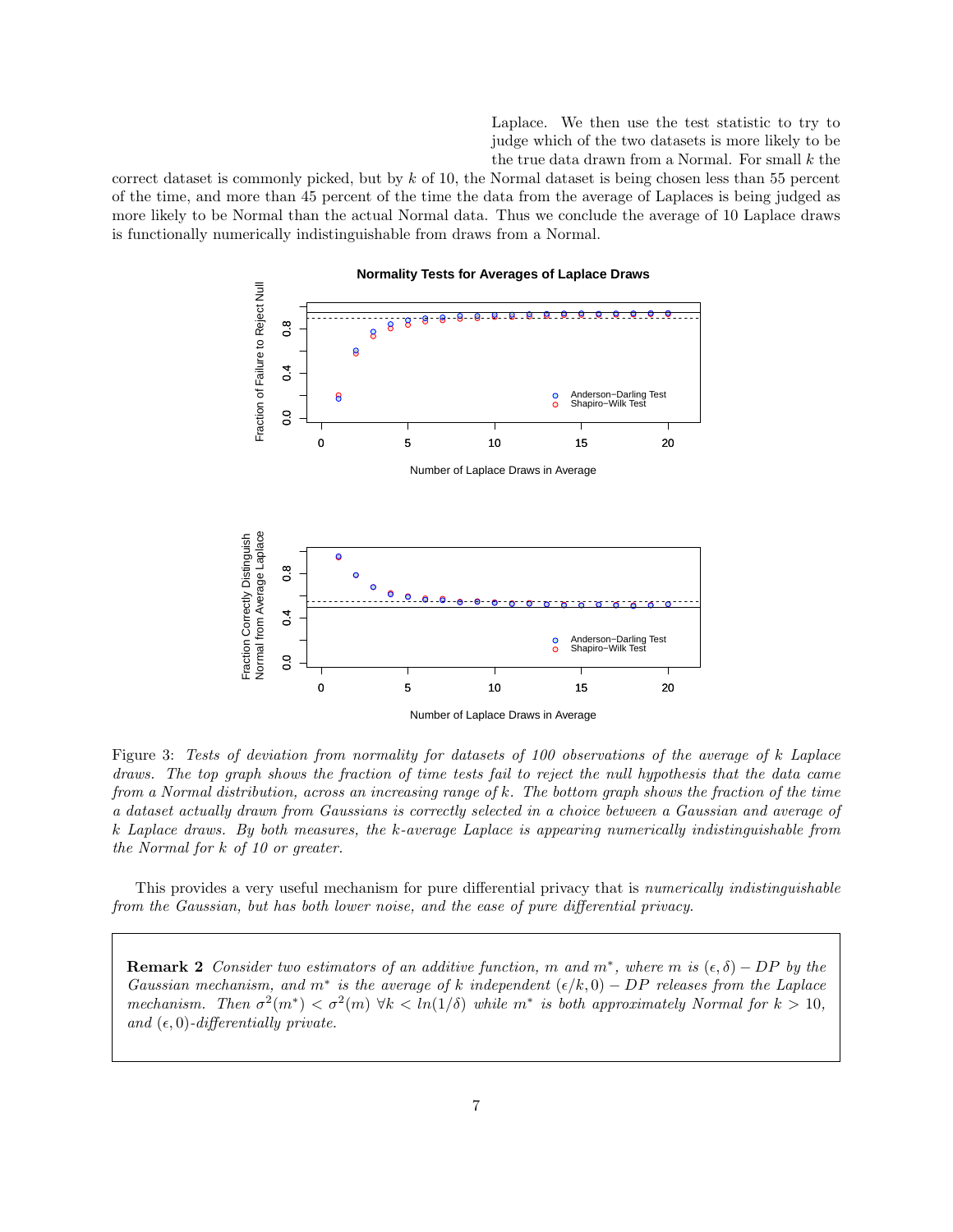As one final note, in the case of advanced composition in equation [12,](#page-4-1) we return to approximate differential privacy, but the average of k Laplace draws appears to have variance scaled by  $\ln 1/\delta$ , rather than the slightly larger ln  $1.25/\delta$  typically employed for the Gaussian mechanism.

### <span id="page-7-0"></span>5 Introduction to the Bootstrap

The bootstrap is part of a larger family of sampling techniques, including the jackknife and subsampling, used to numerically simulate the sampling distribution of a statistic  $\theta$ . Generally, resampling is often employed as an alternative to analytical techniques for statistical inference when, for example, no analytical solution exists for the variance of the estimate, the theoretical assumptions underlying the sampling distribution do not hold, or the sample size n is too small for the asymptotic properties of the sampling distribution to hold. Thus, the bootstrap is an attractive technique for understanding the variance of  $\theta$  when the analyst is unable or unwilling to analytically evaluate its sampling distribution.

For dataset  $X = \{x_1, x_2, \ldots, x_n\}$ , a bootstrap sample  $X^*$  is constructed by randomly drawing observations, each with probability  $1/n$ , from X with replacement, and  $\hat{\theta}^*$  is the estimate learned from  $X^*$ , referred to as the bootstrap replication of  $\hat{\theta}$ . Figure [4](#page-7-2) shows the probability that any observation is copied any particular number of times in a resampled dataset of 1000 observations. We see about a third of original observations are omitted entirely, a third are sampled exactly once, and the rest are sampled multiple times.

The sampling distribution for  $\theta$  is simulated by evaluating a large number, say  $J = 1000$ , bootstrap replications of  $\hat{\theta}$ . The estimated standard error of  $\hat{\theta}$  is then the sample standard deviation of the J bootstrap replications [\[11\]](#page-15-10).

$$
\hat{\text{se}}_{\hat{\theta}} = \left\{ \frac{\sum_{j} (\hat{\theta}_j^* - \hat{\theta}^*)}{J - 1} \right\}^{\frac{1}{2}}
$$
(14)

Here,  $\hat{\theta}^*$  is the mean across the bootstrap replications.

<span id="page-7-3"></span>
$$
\hat{\theta}^* = \frac{1}{J} \sum_j \hat{\theta}_j^* \tag{15}
$$

As implied in [\(15\)](#page-7-3), the bootstrap provides an estimate of  $\hat{\theta}$  itself in addition to its variance. This is commonly referred to as bagging, or bootstrap aggre*gation* [\[13\]](#page-16-10), and  $\hat{\theta}^*$  as the bagged estimator. When  $\hat{\theta}$ has a symmetric sampling distribution then  $\mathbb{E} \hat{\theta}^* = \hat{\theta}$ while otherwise  $\hat{\theta}^*$  is biased but has sufficiently lower variance to obtain lower mean squared error [\[13\]](#page-16-10).

<span id="page-7-2"></span>

Figure 4: Probability that observation  $x_i$  is sampled with given frequency into bootstrap sample  $\mathbf{x}^*$  (Here the probabilities are shown specifically for a dataset of 1000 observations.)

### <span id="page-7-1"></span>6 Composition for the Bootstrap

To show how privacy composes over the bootstrap, we first illustrate two naive approaches, and then we will build from these approaches to achieve a better result with lower noise.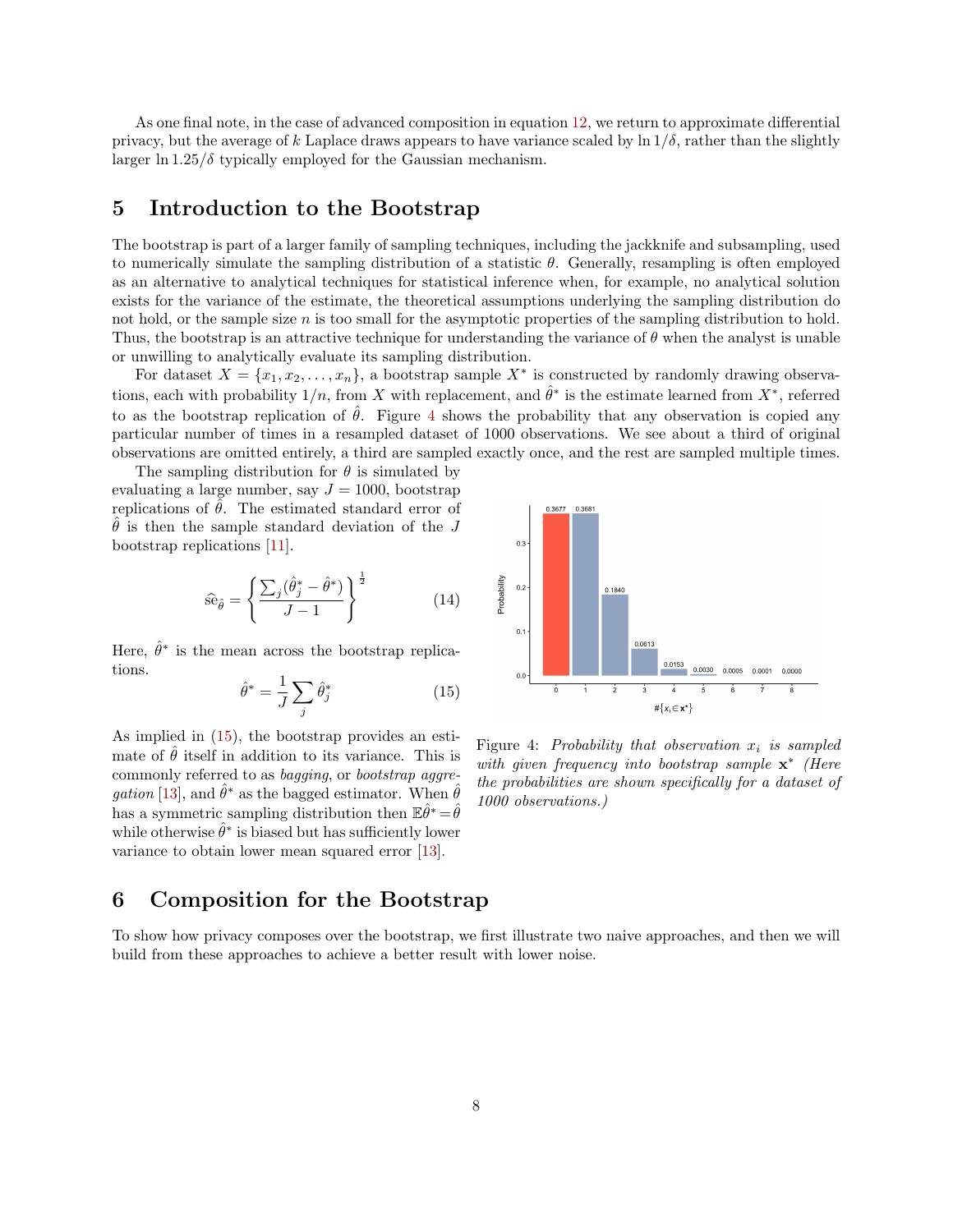#### 6.1 Naive sensitivity factor

In the simplest case, imagine we want k bootstraps of a statistic given by function  $f(.)$ , which has sensitivity  $\Delta$ , from budget  $\rho$ . Assume this function is additive<sup>[3](#page-8-0)</sup>. As seen in Figure [4,](#page-7-2) very few observations ever occur in a bootstrapped dataset with more than 5 copies (and only 3 tenths of a percent of the data is copied five times). If we imagined a slightly bounded bootstrap, that limits any observation to appear at most  $j$ times (say 5), then the new sensitivity is at most j $\Delta$ . That is, if an observation in the original dataset was changed, it might change up to j observations in the bootstrapped dataset, and lead to a worst case change is j∆ of the function result.

#### 6.2 Naive Secrecy of the Sample

The  $\rho$  parameter in zCDP is amplified by subsampling the original data, as in secrecy of the sample. If observations have probability p of being included in the data, then the effective parameter,  $\rho'$ , is:

$$
\rho' = \frac{\rho}{p^2} \tag{16}
$$

We can also see from figure [4](#page-7-2) that some of the original observations are not included in the bootstrapped dataset. Each observation has a  $1/n$  chance of being resampled for any particular row of the new dataset. There is then a  $(1-1/n)^n$  chance of the *i*-th original observation not appearing anywhere in some particular bootstrapped dataset. In the limit:

$$
\lim_{n \to \infty} (1 - 1/n)^n = e^{-1}
$$
\n(17)

Therefore,  $e^{-1}$  fraction of the data does not appear in the bootstrapped dataset. We could use secrecy of the sample to improve on our previous privacy loss calculation. If we have a limited bootstrap with at most j copies of any observation, can calculate a function with sensitivity  $\Delta$  in the original dataset, then the variance is:

$$
\sigma^{2}(m) = \frac{(j\Delta)^{2}(1 - e^{-1})^{2}}{\rho}
$$
\n(18)

#### 6.3 Private Bootstrap Construction

In summary, in the naive approach to bootstrapping with differential privacy, the potential repetition of observations leads to an increase in sensitivity of the calculated function, however, the stocastic omission of some observations leads to a boost in the functional privacy-loss parameter. We now show that with more careful design and analysis, under zCDP, these two factors can exactly cancel each other, that is any increase in sensitivity can be exactly offset by the boost in the functional privacy-loss parameter.

Consider the following implementation of the bootstrap. Instead of building one bootstrapped dataset conventionally by resampling, we are going to partition the original data into subsets according to how many times that observation has been selected to appear in the bootstrapped version. Conceptually, it is as if in figure [4](#page-7-2) all the observations in each column are put in separate datasets.

We build a set of datasets  $X = \{X_0, X_1, \ldots\}$ . Let R be an N-dimensional draw from the multinomial distribution as:

$$
\mathbf{r} = \{r_1, \cdots, r_N\}; r_i = \text{Mult}(N, \pi_i); \pi_i = 1/N \ \forall \ i \tag{19}
$$

We partition each observation into one of the datasets by this multinomial draw.

$$
y_j \in X_i \iff |\mathbf{r} = j| = i \tag{20}
$$

<span id="page-8-0"></span><sup>&</sup>lt;sup>3</sup>That is, of the class  $f(\mathbf{X}) = f(\mathbf{X_1}) + f(\mathbf{X_2}) \,\forall \mathbf{X_1} \uplus \mathbf{X_2} = \mathbf{X}$ . This includes all functions of the form  $f(\mathbf{X}) = \sum_{i=1}^{N} f(x_i)$ including counts and means.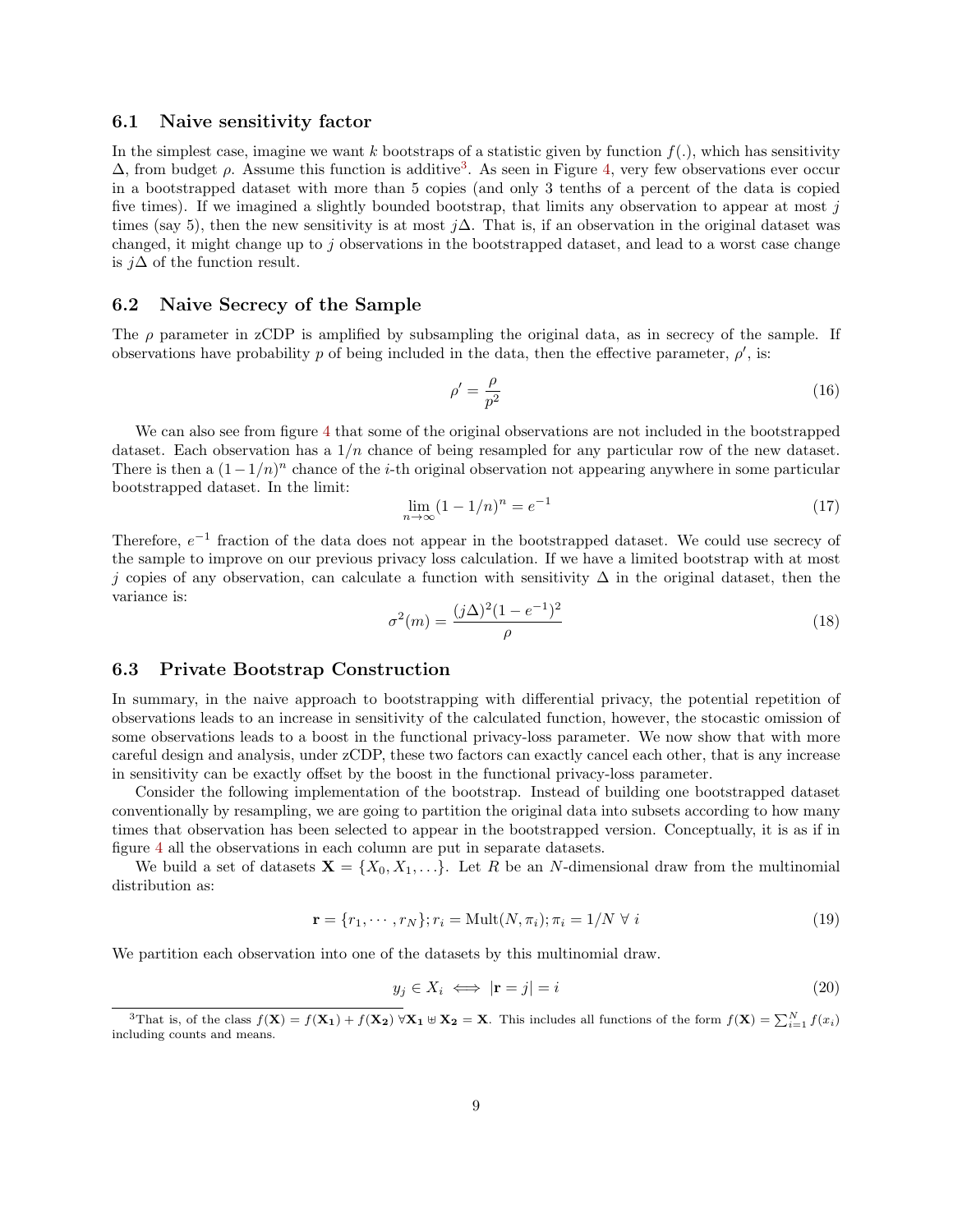<span id="page-9-0"></span>

Figure 5: Schematic of partition of original dataset Y across sequence of datasets  $X_0, X_1, \ldots$ 

Thus the probability that the  $i$ -th row is placed in the  $j$ -th partition is:

$$
\Pr(y_j \in X_i) = \binom{N}{i} (1/N)^i (1 - 1/N)^{N-i} \tag{21}
$$

This is shown schematically in figure [5.](#page-9-0) The original dataset Y is divided among datasets  $X_i$ , with the probability (and thus size of each  $X_i$ ) following the density of figure [4.](#page-7-2)

We partition  $\rho$  as a function of i and  $p_i$  to give us a functional parameter  $\rho'$  as:

$$
\rho_i = ip_i \rho \Rightarrow \rho_i' = ip_i \rho (1/p_i^2) = i \rho / p_i \tag{22}
$$

which still crucially results in  $\sum \rho_i = \rho$ . That is, the partition exactly exhausts the privacy loss budget.

The  $i$ -th dataset now contains observations that would be repeated  $i$  times in a particular bootstrapped dataset. Thus we can calculate the function on each partition and multiply by  $i$  to see the partial contribu-tions to the bootstrapped value.<sup>[4](#page-9-1)</sup> On the *i*-th dataset we calculate:

$$
M_i = i \cdot f(X_i) + \mathcal{N}(0, \sigma_i^2)
$$
\n<sup>(23)</sup>

where 
$$
\sigma_i^2 = \frac{(i\Delta)^2}{2\rho_i'} = \frac{p_i(i\Delta)^2}{2i\rho} = ip_i \frac{\Delta^2}{2\rho}
$$
 (24)

Which gives us the partial contributions of each subdataset to the grand sum. We then compute:

<span id="page-9-2"></span>
$$
M = \sum_{i} M_i \tag{25}
$$

Which itself has variance:

$$
\sigma^2(M) = \sum_i \sigma^2(M_i) = \sum_i i p_i \frac{\Delta^2}{2\rho} = \frac{\Delta^2}{2\rho}
$$
\n(26)

Thus the variance from the function run on our bootstrapped construction is the same variance as if we had run the function on the original data. This is a central result so we set it out as:

<span id="page-9-1"></span><sup>&</sup>lt;sup>4</sup>In the case of the mean, it's important to note the function  $f(X_i)$  is still the partial contribution to the mean  $1/N \sum_{y_j \in X_i} y_j$ and not the mean of  $X_i$  e.g.  $1/N_i \sum_{y_j \in X_i} y_j$ .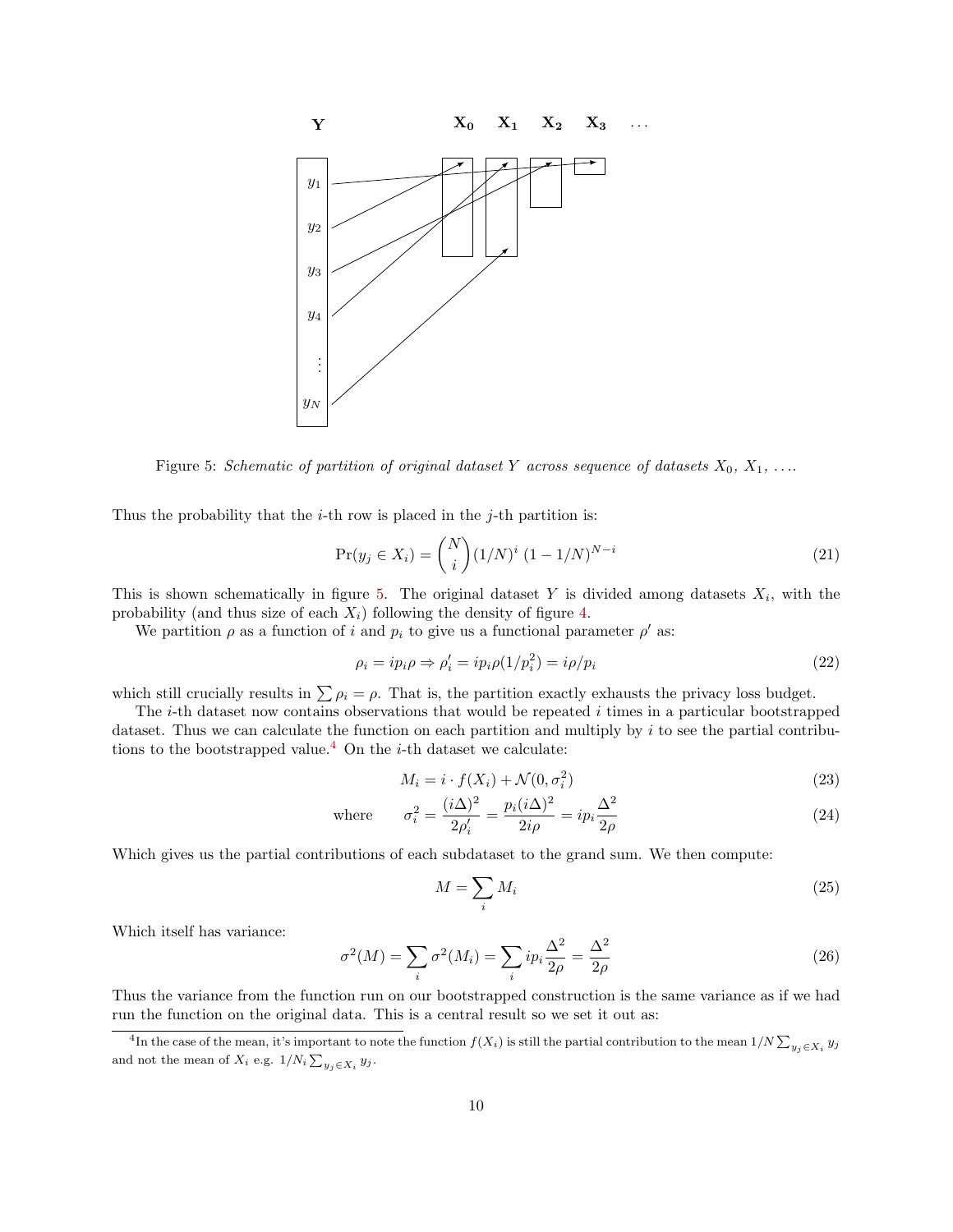**Remark 3** Consider two zero Concentrated Differentially Private estimators of an additive function, m and m', where m is the query run on a dataset X using  $\rho$  and m' is the query also using  $\rho$  on a bootstrap of dataset X. Then  $\sigma^2(m) = \sigma^2(m')$ .

#### <span id="page-10-1"></span>6.4 Key Result

In summary, under zCDP, by remark [3](#page-9-2) the sensitivity of a function on the original data, and the sensitivity of the function on a bootstrap of the data are the same. By remark [1](#page-5-2) the expected error of asking a query once using all  $\rho$ , and the error of asking k queries using  $\rho/k$  each, is the same. Therefore, when using the Gaussian mechanism on an additive function:

- Releasing a single query at  $\rho$ , has the same privacy loss as releasing k queries at  $\rho/k$  on k bootstraps of the original data.
- The Average of those  $k$  bootstrapped answers has the same utility in squared error as the single query.
- However, the distribution of the bootstraps also provides a standard error estimate at no additional loss in privacy.

More succinctly, we set this as our first result as follows:

**Result 1** Consider a differentially private release, m, of an additive function on sample dataset  $X$  using zCDP with some  $\rho$ , and  $m^*$ , the average of k such queries each using  $\rho/k$  on a bootstrap of X. Then  $\sigma^2(m) = \sigma^2(m^*).$ 

### <span id="page-10-0"></span>7 Inference with Confidence Intervals

If an estimate has been calculated on a sample, the inferential task of the confidence interval is to provide bounds, with some associated guarantee, depicting the uncertainty of the population value that has been estimated from the available sample. Commonly, confidence intervals for means (drawing on the Normal approximation of the sampling distribution given by the Central Limit Theorem) are given by:

$$
CI_{1-\alpha}(\bar{x}) = \bar{x} \pm z_{\frac{\alpha}{2}} s(\bar{x})
$$
\n<sup>(27)</sup>

Where  $1 - \alpha$  is the *coverage*, that is, the fraction of the time the confidence interval is expected to contain the population value, and  $z_{\frac{\alpha}{2}}$  is a constant from the cumulative normal and  $s(\bar{x})$  is the estimated standard error. Thus an intermediate step is to calculate a standard error, which is an estimate of the variance that would be observed across sample estimates computed on repeated samples.

Again, a primary use of the bootstrap is to estimate the standard error by the standard deviation of the bootstrapped values. However, we now tackle the problem that the standard error of privacy preserving bootstrapped values have been inflated by the necessary noise of the Gaussian mechanism.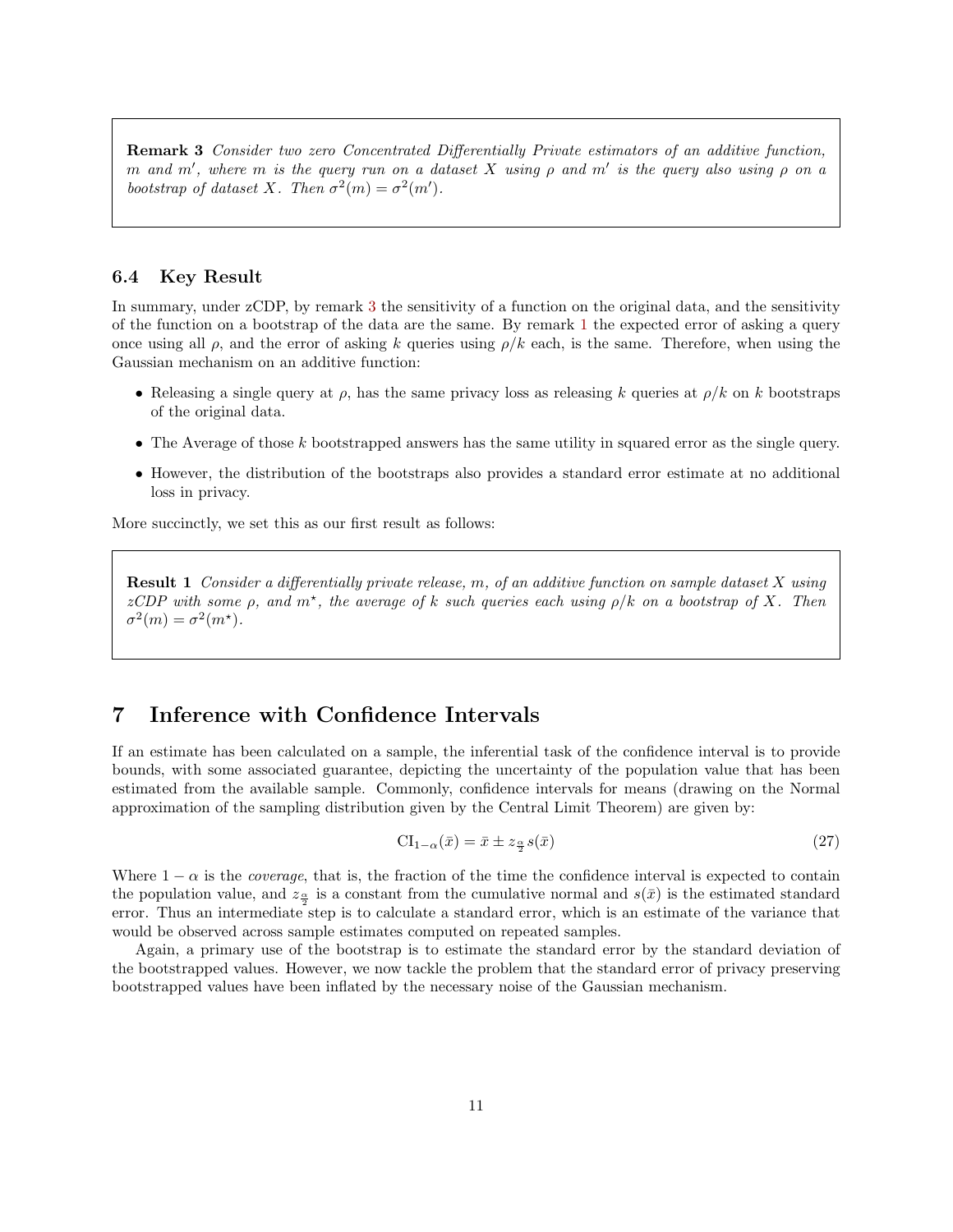#### 7.1 Notation

As is common notation, let  $\sigma^2(z)$  be the variance of a random variable z, and  $s^2(z)$  be the sample variance of k observed realizations.

$$
s^{2}(z) = \frac{\sum_{i=1}^{k} (z_{i} - \bar{z})^{2}}{N - 1} \quad \text{where} \quad \bar{z} = \frac{1}{N} \sum_{i=1}^{k} z_{i}
$$
 (28)

Let  $f = \{f_1, f_2, \dots, f_k\}$  be the values of a function, such as the mean, computed on k bootstraps of the data, and similarly  $m = \{m_1, m_2, \dots, m_k\}$  the zCDP releases each using the Gaussian mechanism with privacy parameter  $\rho/k$ , all having mean  $\bar{m}$ . Following the notation originally introduced in equation [10,](#page-4-2) let the bootstrap averaged (bagged) estimator be  $m^* = \bar{m}$ . Let  $n = \{m_1 - f_1, m_2 - f_2, \dots, m_k - f_k\}$  be the errors which we know are drawn from a mean zero Gaussian distribution with variance  $(\Delta k/2\rho)$ .

#### 7.2 Decomposition of the Variance

Since  $n$  is independent of  $f$ , the variances are additive, so we know:

$$
\sigma^{2}(m) = \sigma^{2}(f) + \sigma^{2}(n|\rho/k) = \sigma^{2}(f) + \frac{\Delta^{2}k}{2\rho}
$$
\n(29)

The observed variance of m across k bootstraps,  $s^2(m)$ , is the feasible estimator of the variance of the bootstrap releases,  $\sigma^2(m)$ . That gives us an (unbiased) estimator of the variance of f as:

<span id="page-11-0"></span>
$$
\hat{\sigma}^2(f) = \mathbf{s}^2(m) - \frac{\Delta^2 k}{2\rho} \tag{30}
$$

Since for the mean,  $\sigma^2(f) = sd(x)/$ √ N, then this also gives us an estimate of the standard deviation of the individual-level variable in the population, which may be a summary statistic of interest to the analyst.

We know that in any particular set of bootstraps,  $s^2(n)$  might be larger or smaller than  $\sigma^2(n)$ . On occasions where it was small in a particular set of bootstraps, then the estimator in [30](#page-11-0) will underestimate  $\sigma^2(f)$ . As we will see, underestimating this may result in narrower confidence intervals with lower than promised coverage. So rather than using the expectation of  $\sigma^2(m)$  we also consider a conservative lower bound.

The sampling distribution of the sample variance of the Normal is Chi-squared, with  $k - 1$  degrees of freedom,<sup>[5](#page-11-1)</sup> specifically:

$$
s^{2}(n) \sim \chi_{k-1}^{2} \frac{\sigma^{2}(n)}{k-1}
$$
\n(31)

We can compute the critical value of the Chi-squared,  $c_{\alpha}$  defined such that:

<span id="page-11-3"></span><span id="page-11-2"></span>
$$
\int_0^{c_\alpha} \chi_{k-1}^2 = \alpha \tag{32}
$$

And use:

$$
\hat{\sigma}^2(n) = c_\alpha \frac{\sigma^2(n)}{k-1} \tag{33}
$$

As a conservative bound of the  $s^2(n)$ . That is,  $1 - \alpha$  percent of the time, the sample variance of the noise added in the k bootstrap releases will be larger than the value in equation [33.](#page-11-2)

<span id="page-11-1"></span><sup>&</sup>lt;sup>5</sup>This follows directly from the Chi-squared being the distribution of the sum of the squares of Normal draws.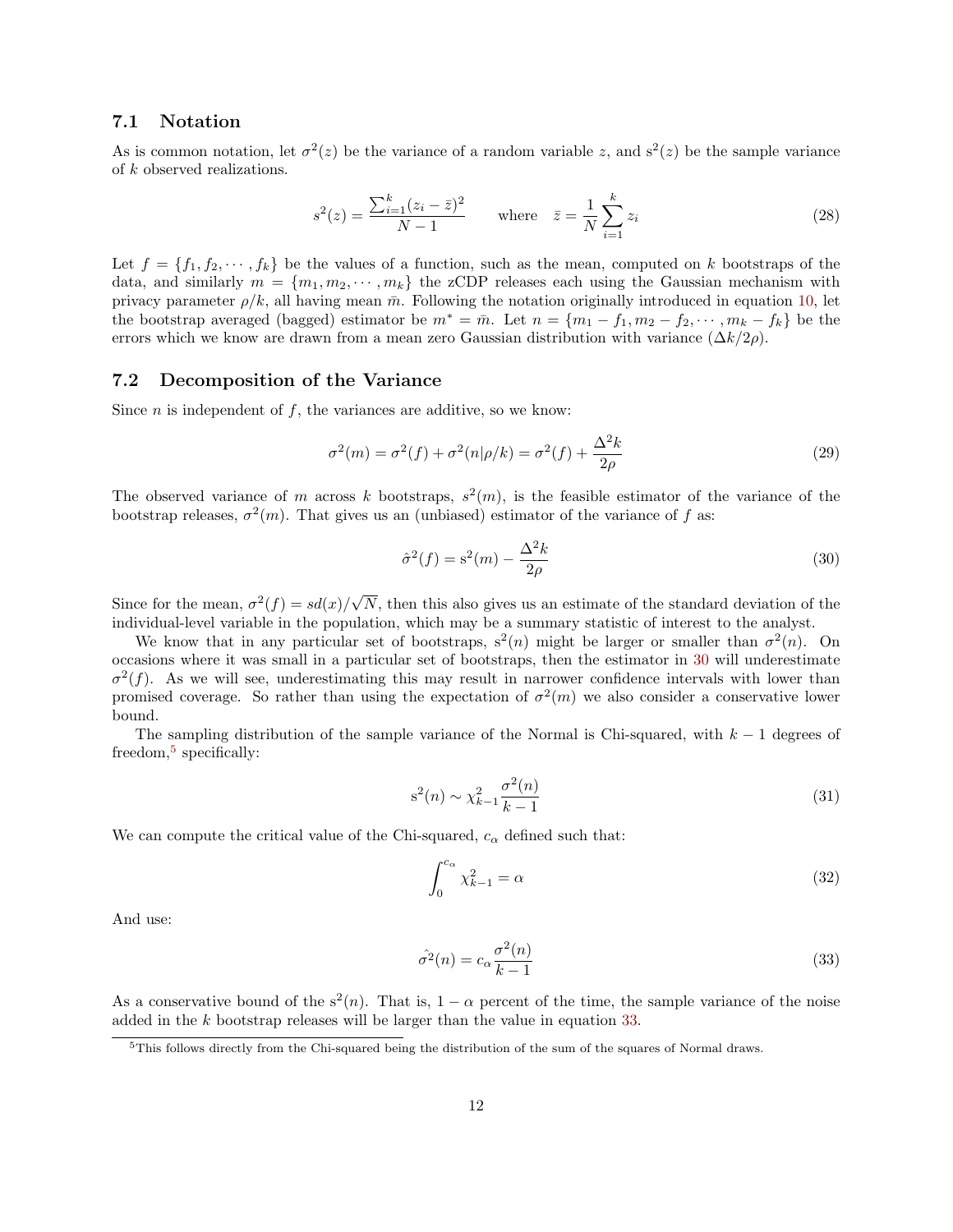Using this conservative estimate, and drawing on eq. [30,](#page-11-0) we can create a revised and conservative estimate of  $\sigma^2(f)$  as:

$$
\hat{\sigma}^{2\star}(f, c_{\alpha'}) = \mathbf{s}^2(m) - \frac{\Delta^2 k}{2\rho} \frac{c_{\alpha'}}{k-1}
$$
\n(34)

Where here conservative has a meaning adjusted by a parameter such that we expect  $\alpha'$  fraction of the time that the actual  $\sigma^2(f)$  is less than  $\hat{\sigma}^{2*}(f,\alpha')$ . Note that for this conservative estimator, the adjustment term  $c_{\alpha'}/(k-1)$  is the only difference from the previous unbiased estimator in eq [30.](#page-11-0) For  $c_{\alpha'} = k-1$  we obtain the unbiased estimator in [30,](#page-11-0) while the most conservative this estimator could be would be  $c_{\alpha} = 0$  which reduces our estimator to  $s^2(m)$  and simply uses the standard deviation of the noisy privacy preserving bootstrapped releases as the standard error. Values  $k-1>c_{\alpha'} > 0$ , correspond to other values of  $\alpha'$  as given by equation [32.](#page-11-3)

#### 7.3 Confidence Intervals

While we are releasing k draws of m, our best estimator for the mean is  $m^* = \bar{m}$ , which has its own variance. This can be estimated as:

$$
\hat{\sigma}^{2*}(m^*, c_{\alpha'}) = \hat{\sigma}^{2*}(f, c_{\alpha'}) + \sigma^2(n|\rho) = \left[s^2(m) - \frac{\Delta^2 k}{2\rho} \frac{c_{\alpha'}}{k-1}\right] + \frac{\Delta^2}{2\rho} = s^2(m) - \frac{\Delta^2}{2\rho} \left(\frac{kc_{\alpha'}}{k-1} - 1\right)
$$
(35)

Since  $m^*$  is composed of  $\bar{f}$  which is asymptotically Normal, and n which is exactly Normal, then  $m^*$  is asymptotically Normal and we can use a conventional confidence interval of:

$$
CI_{1-\alpha}(m^*) = m^* \pm z_{\frac{\alpha}{2}} \sqrt{\hat{\sigma}^{2*}(m^*, c_{\alpha'})}
$$
\n(36)

Where again,  $\alpha$  sets the desired coverage of the confidence interval and  $\alpha'$  sets our conservative parameter, that is, how often our estimate of  $\sigma^2(f)$  may be under reported; increasing values of  $\alpha'$  lead to decreasing values of  $c_{\alpha'}$  and wider confidence intervals.

We turn now to compare the coverage performance at three specifications: [1] our *unbiased* estimator with  $c_{\alpha'} = k - 1$ , [2] a conservative estimator where  $\alpha' = 0.05$ , and [3] a most conservative estimator where  $\alpha' = 0 \ (\Rightarrow c_{\alpha'} = 0)$ . We simulate k bootstrapped samples from a sample of size 500, and on each release a differentially private mean using the Gaussian mechanism with privacy loss under zCDP of  $\rho/k$ . In Figure [6](#page-12-0) we show one example of the distribution of  $k = 50$  bootstraps, each using  $\rho = 0.5/50$ . The true population mean is shown as the red dashed line at zero, and the true sample mean the red solid line. The average of the bootstraps,  $m^*$  is shown in blue, along with the confidence interval we can generate using equation using the unbiased variant. Here in this exemplar both the true population mean and the sample mean are contained within the confidence interval.

<span id="page-12-0"></span>

Figure 6: Simulation of fifty differentially private bootstrap means with resulting confidence interval (red) and true population value (blue).

In the left in Figure [7a,](#page-13-1) we show the estimates of the standard error across 500 simulations at variable numbers of private bootstrap replications, for our unbiased, conservative, and most conservative confidence intervals. The dotted lines represent the 90% range over the simulations. The horizontal blue line is the true standard error of the mean. We see the unbiased estimator hits this line on average, but often gives standard errors far too small. At approximately 50 bootstrap replications, we observe that the conservative and most conservative estimates are never smaller than the true value, thus any CI's generated would not have coverage that was too small.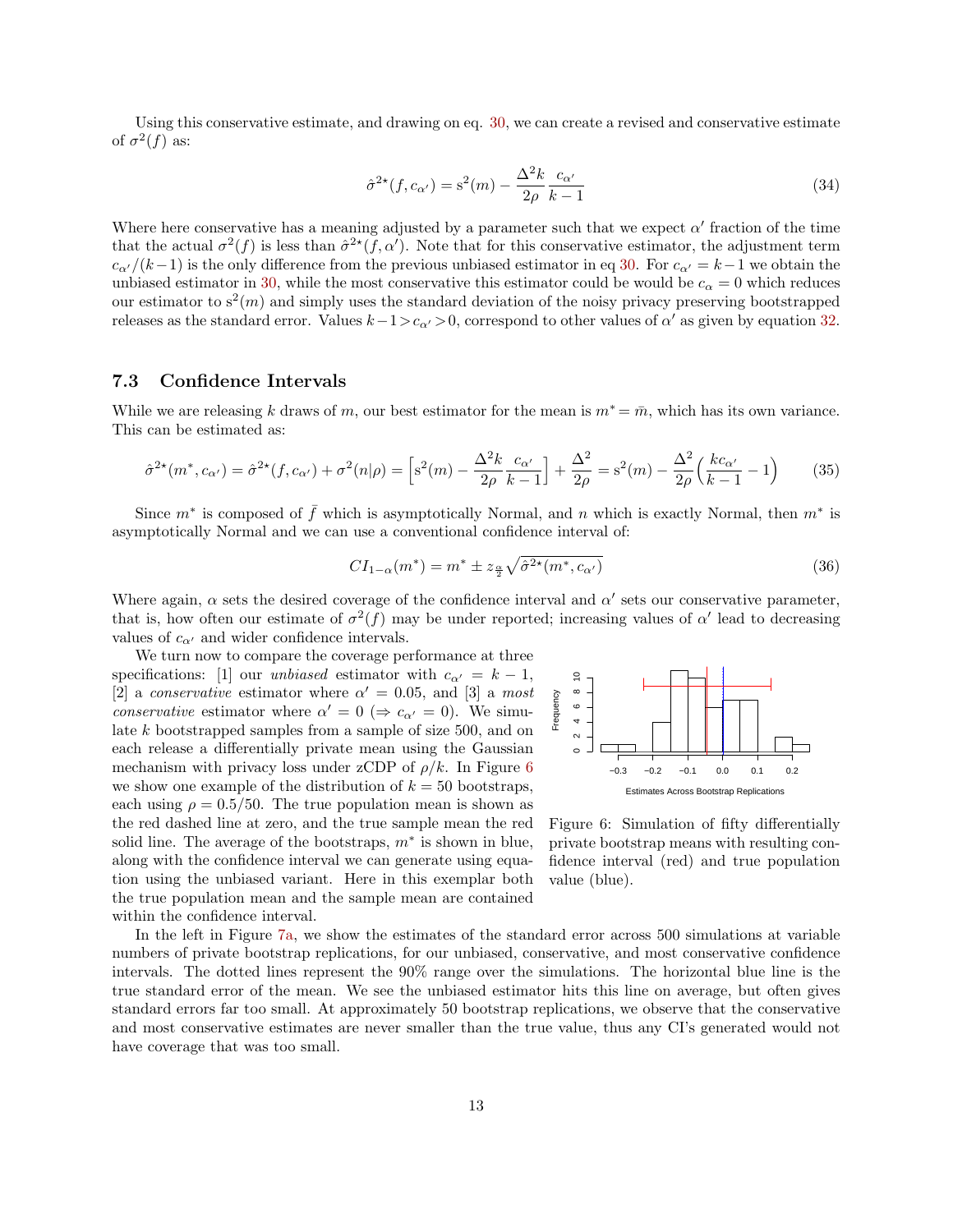<span id="page-13-1"></span>

Figure 7: Private bootstrap estimate of the mean and its standard error.

In the right in Figure [7b](#page-13-1) we show the coverage of the three confidence intervals, that is, the fraction of the time the simulated confidence interval contains the true value. Here we depict 95 percent confidence intervals. The interval constructed with our unbiased estimator covers the true value substantially less than 95 percent of the time and this grows worse as the number of bootstraps increases. However our conservative confidence interval has greater than 95 percent coverage (as does the most conservative variant). The conservative interval, in this example for a mean of 500 observations is around 1.5 times larger than the unbiased variant, so we see that greater than promised coverage can be obtained for a modest increase in the confidence interval span.

## <span id="page-13-0"></span>8 Example: Releasing Mean Age from US Census Data

We demonstrate the privacy-preserving bootstrap by estimating the mean of 500 observations sampled from the US Census Public Use Micro Sample (PUMS) 5 percent file for California. We use the variable age clipped to the interval 0 to 100. We use  $\rho = 0.50$  and perform the algorithm with 50 bootstrap replications, meaning that the privacy preserving mean learned from any one bootstrap sample is obtained with  $\rho = 0.01$ .

In Figure [8](#page-13-2) we create 1000 "oneshot" releases of the mean of age using the full  $\rho = 0.50$  and compare the distribution to 1000 simulations of the bootstrap averaged answer (again of 50 bootstraps in each simulation) to show visually our key result from section [6.4](#page-10-1) that the distributions of the released answer are the same, for the same privacy loss parameter, regardless of whether the bootstrap or the common one-shot approach is employed.

<span id="page-13-2"></span>

Figure 8: Distribution of Bootstrap generated releases against simple one-shot releases.

However, crucially, the bootstrap also allows us to estimate the standard error in this mean, and thus derive confidence intervals. In Figure [9a](#page-14-0) we show the distribution of standard errors, that is,  $\sqrt{\hat{\sigma}^{2*}(m^*, c_{\alpha'})}$ , for our [1] unbiased estimator  $(c_{\alpha'} = k-1)$ , [2] conservative estimator ( $\alpha' = 0.05$ ), and [3] a most conservative estimator ( $\alpha' = 0$ ). The "true" standard error<sup>[6](#page-13-3)</sup> is shown as the vertical dashed line. We see the unbiased

<span id="page-13-3"></span> $6$ Computed using the variance of the *age* variable in all the PUMS California observations and the known variance of the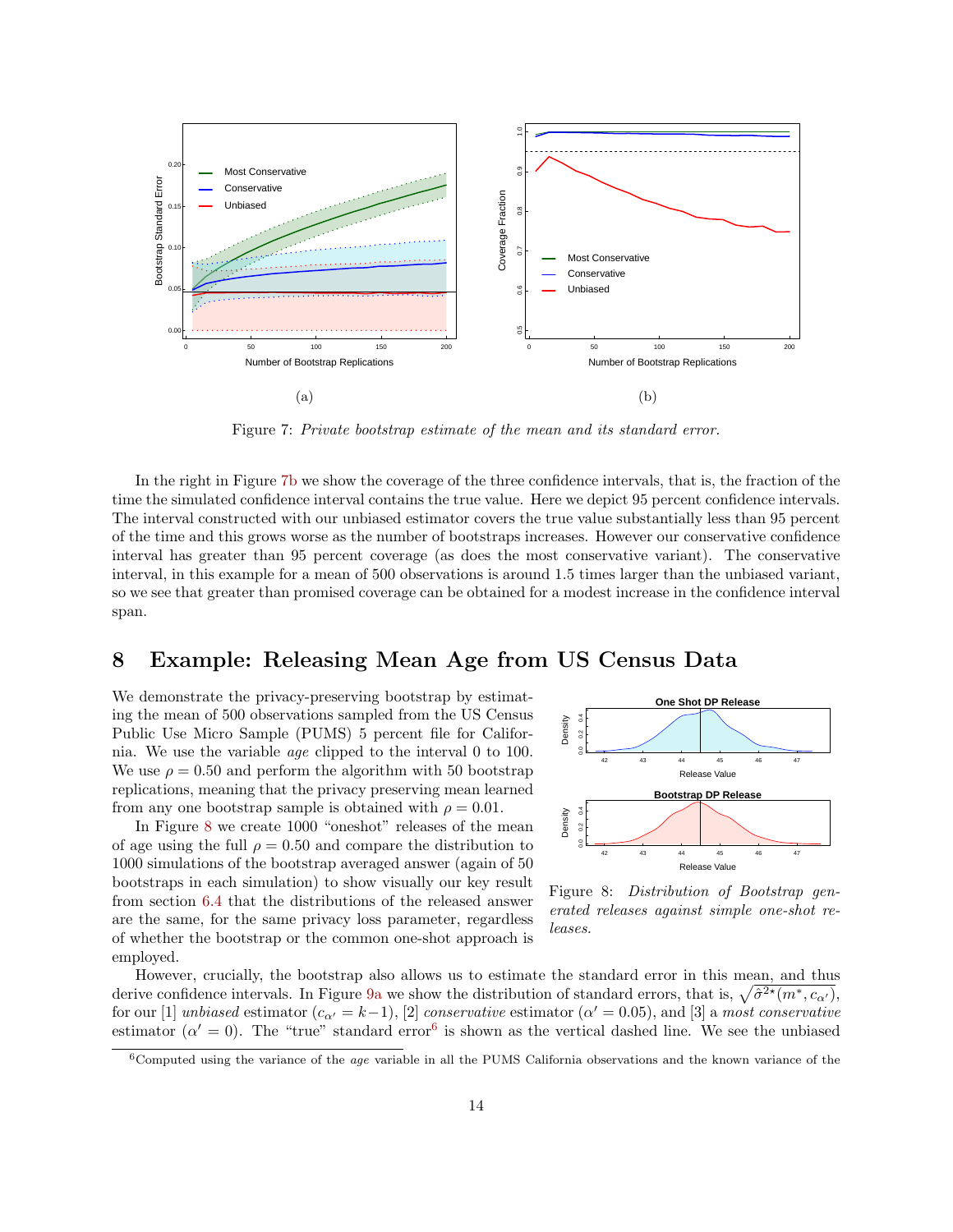standard error (in red) often has standard error below this value. There is even a mode of observations at zero where the right term in equation [30](#page-11-0) is greater than the left term. The density of the conservative estimator (blue) is shifted to the right, as we are being more conservative in how much observed variance in the bootstrap distribution we are attributing to the differentially private mechanism. The most conservative estimate (green) shifts this further still.

<span id="page-14-0"></span>

Figure 9: Distribution of DP mean releases from oneshot release and from the bootstrap release.

In Figure [9b](#page-14-0) we depict the z-scores of "true" mean in the PUMS California dataset, against differentially private estimates generated from samples of size 500 and privacy loss parameter  $\rho = 0.5$ . That is, if  $m<sup>T</sup>$  is the mean in the dataset, from which a sample of 500 is taken, and then those 500 observations are bootstrapped to create 50 datasets from which the bootstrap average m<sup>∗</sup> and standard error are computed, then the z-score:

$$
z = \frac{m^* - m^T}{\sqrt{\hat{\sigma}^{2*}(m^*, c_{\alpha'})}}
$$
(37)

tells us how many standard errors the true value is from the estimated value, or in other words, how many standard errors wide our confidence interval would have to be to contain the true value. If for example,  $z > 1.96$  then a 95% confidence interval using this estimate and standard error would not contain the true value. We plot the entire distribution of z-scores for 1000 simulations against the standard normal as a reference distribution. If the z-score distribution matched the reference distribution, any confidence intervals, at any desired level of confidence, would have exactly the right coverage. If the distribution is wider than the reference distribution we have lower than desired coverage, and if more condensed than the reference we have conservative coverage. For the unbiased distribution, the small standard errors we previously saw, are creating more mass in the tails (more high valued z-scores) than a standard normal. For example, for 95% confidence intervals constructed using the unbiased standard errors, only 80.1% of the confidence intervals contain the true value, so we have improper coverage.

In contrast, the conservative z-values are slightly more condensed than the reference distribution, so the confidence intervals created will be slightly larger than needed. In this example, across the 1000 simulations the 95% confidence interval contained the true value 97.1% of the time. The condensing of the z-scores is can be seen to be even more profound for the most conservative estimator. Here the 95% confidence intervals contain the true value 100% of the time.

Gaussian noise in the differentially private mechanism.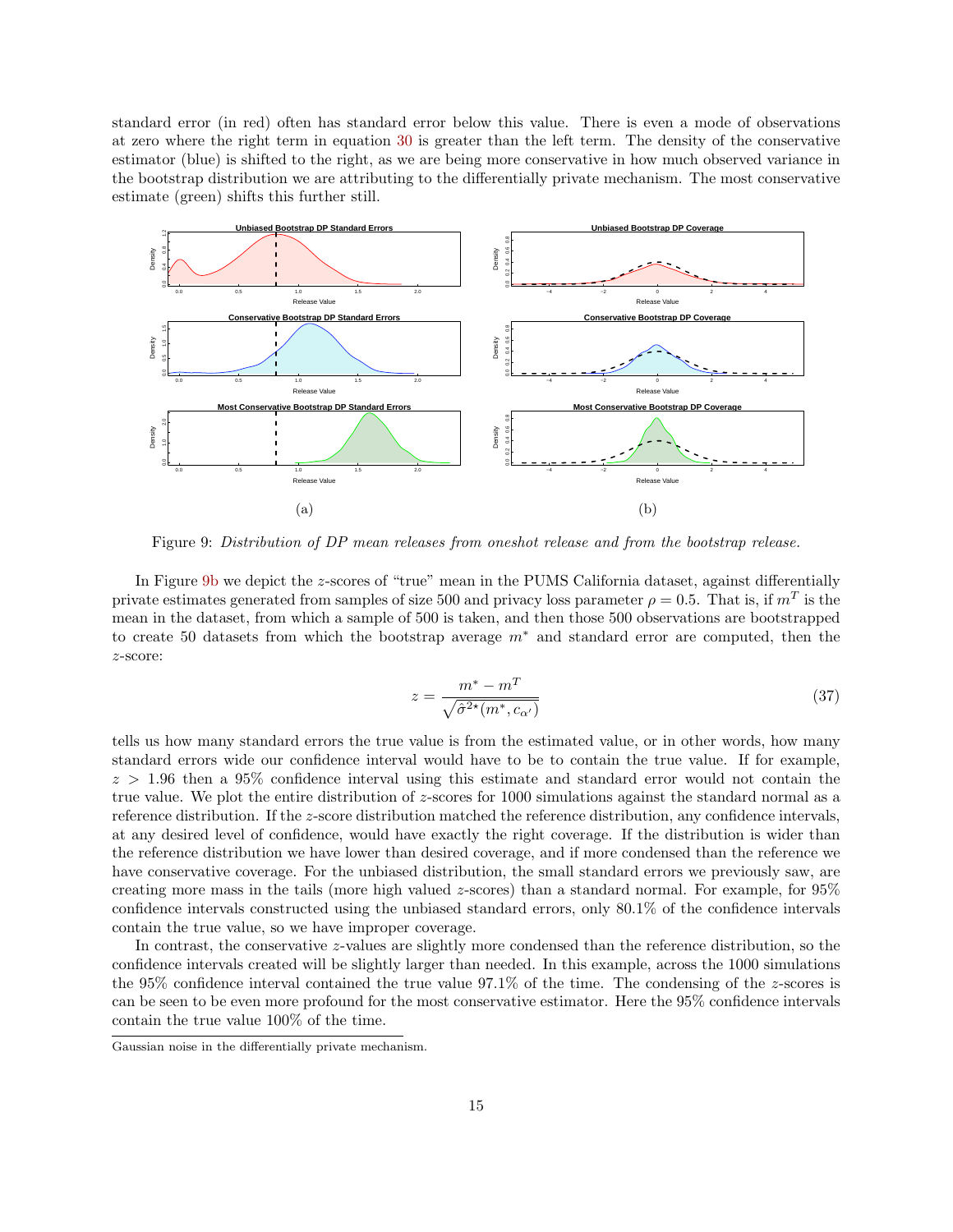### 9 Conclusion

Differential Privacy makes releases of queries on sensitive datasets available to analysts, with formal bounds on the privacy loss from the query. However, often an analyst is not interested in the exact value in the sample data, but rather an inference back to the true value in the population. Confidence intervals, and other related techniques for inference, typically require a measure of uncertainty in the central estimate, such as the variance/standard error. If we see this as a separate function to be estimated on the data, a conventional differentially private approach would require us to partition the privacy loss parameter, to spend some on this on the calculation of uncertainty<sup>[7](#page-15-11)</sup> and accordingly result in a more noisy release of the original quantity of interest.

Instead, here we show that the variance/standard error can be obtained by post processing on the original function computed on bootstrapped datasets. Under zCDP, this results in an answer that has no utility loss compared to the one-shot approach, but gives a standard error "for free", that is, at no cost to the privacy parameter, and from which we can construct confidence intervals with conservative coverage. Because we are only spending the privacy budget on the original function of interest (albeit divided across bootstrapped datasets), and deriving the uncertainty by post processing, we can obtain not just the differentially private release, but a valid confidence interval for that value.

### References

- <span id="page-15-1"></span>[1] Micah Altman, Alexandra Wood, David R OBrien, and Urs Gasser. Practical approaches to big data privacy over time. International Data Privacy Law, 2018.
- <span id="page-15-9"></span>[2] Mark Bun and Thomas Steinke. Concentrated differential privacy: Simplifications, extensions, and lower bounds. In Theory of Cryptography Conference, pages 635–658. Springer, 2016.
- <span id="page-15-7"></span>[3] Mercè Crosas. The dataverse network: An open-source application for sharing, discovering and preserving data.  $D-Lib\ Magazine, 17:1-2, 2011. \dot{\text{doi:1045/january2011-crossas.}}$
- <span id="page-15-2"></span>[4] Merce Crosas, Gary King, James Honaker, and Latanya Sweeney. Automating open science for big data. The ANNALS of the American Academy of Political and Social Science, 659(1):260–273, 2015.
- <span id="page-15-6"></span>[5] Aref N. Dajani, Amy D. Lauger, Phyllis E. Singer, Daniel Kifer, Jerome P. Reiter, Ashwin Machanavajjhala, Simson L. Garfinkel, Scot A. Dahl, Matthew Graham, Vishesh Karwa, Hang Kim, Philip Leclerc, Ian M. Schumutte, William N. Sexton, Lars Vilhuber, and John M. Abowd. The modernization of statistical disclosure limitation at the U.S. Census Bureau.
- <span id="page-15-5"></span>[6] Irit Dinur and Kobbi Nissim. Revealing information while preserving privacy. In Proc. 22nd PODS ACM, pages 202–210. ACM, 2003.
- <span id="page-15-0"></span>[7] Vito D'Orazio, James Honaker, and Gary King. Differential privacy for social science inference. 2015.
- <span id="page-15-3"></span>[8] Cynthia Dwork, Frank McSherry, Kobbi Nissim, and Adam Smith. Calibrating noise to sensitivity in private data analysis. In  $3^{rd}$  Theory of Crypt. Conf., pages 265–284, 2006.
- <span id="page-15-8"></span>[9] Cynthia Dwork, Aaron Roth, et al. The algorithmic foundations of differential privacy. Foundations and Trends <sup>R</sup> in Theoretical Computer Science, 9(3–4):211–407, 2014.
- <span id="page-15-4"></span>[10] Cynthia Dwork, Adam Smith, Thomas Steinke, Jonathan Ullman, and Salil Vadhan. Robust traceability from trace amounts. In Foundations of Computer Science (FOCS), 2015 IEEE 56th Annual Symposium on, pages 650–669. IEEE, 2015.
- <span id="page-15-10"></span>[11] Bradley Efron and Robert J Tibshirani. An Introduction to the Bootstrap. CRC press, 1994.

<span id="page-15-11"></span><sup>7</sup>For which there are few existing mechanisms in the literature.